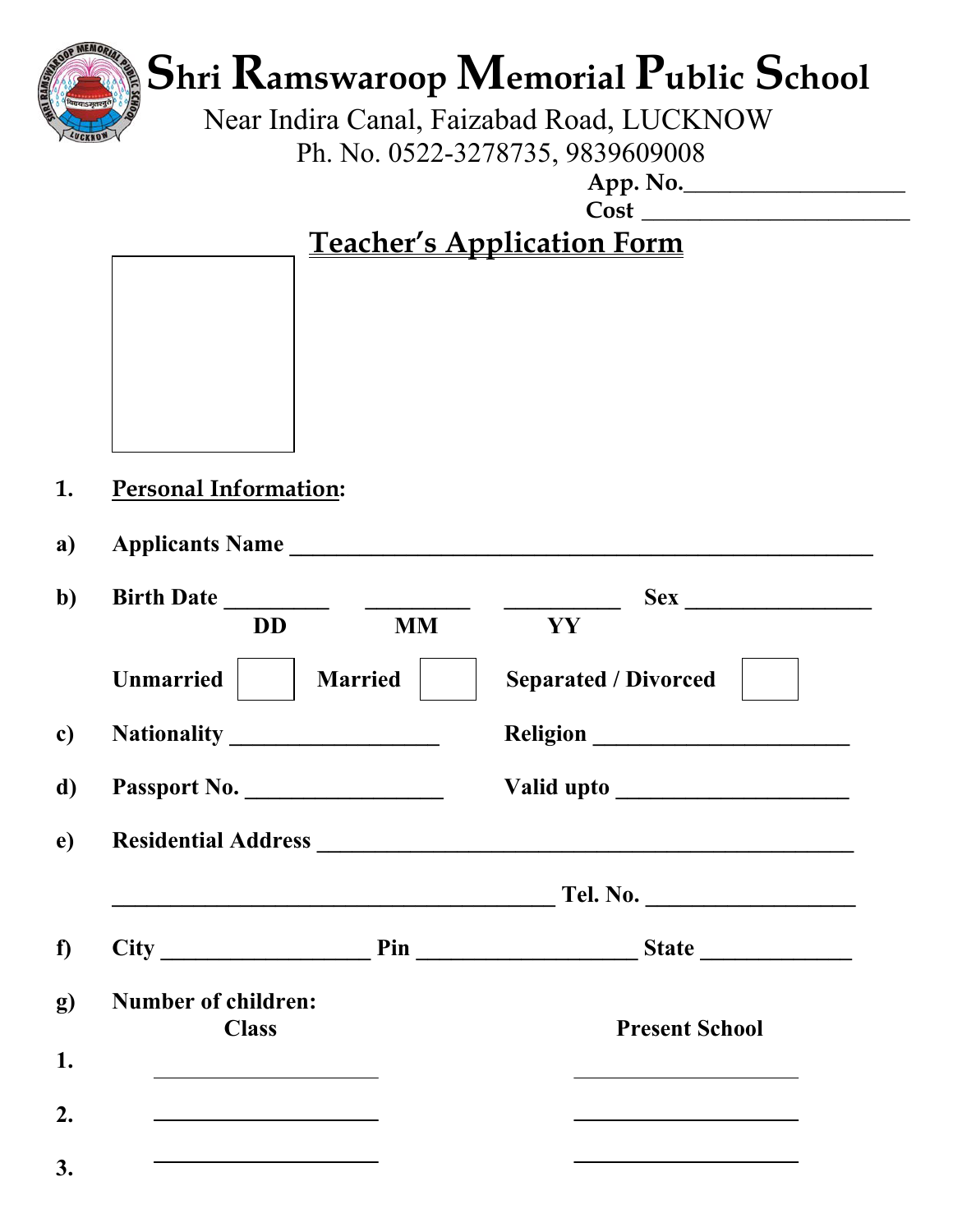#### **2. Family History:**

| a)           |                                                        |             |
|--------------|--------------------------------------------------------|-------------|
| $\mathbf{b}$ |                                                        | Designation |
| $\mathbf{c}$ |                                                        |             |
| d)           | <u>Proficiency in languages (spoken &amp; written)</u> |             |
| 1.           |                                                        |             |
| 2.           |                                                        |             |
| 3.           |                                                        |             |

### **3. Educational History:**

| Year | <b>School / College</b><br><b>Attended</b> | <b>Board</b> | <b>Subjects</b> |  | %Marks   Division   Remarks |
|------|--------------------------------------------|--------------|-----------------|--|-----------------------------|
|      |                                            |              |                 |  |                             |
|      |                                            |              |                 |  |                             |
|      |                                            |              |                 |  |                             |
|      |                                            |              |                 |  |                             |

 **\_\_\_\_\_\_\_\_\_\_\_\_\_\_\_\_\_\_\_\_\_\_\_\_\_\_\_\_\_\_\_\_\_\_\_\_\_\_\_\_\_\_\_\_\_\_\_\_\_\_\_\_\_\_\_\_\_\_\_\_\_\_\_\_\_\_\_\_** 

 **\_\_\_\_\_\_\_\_\_\_\_\_\_\_\_\_\_\_\_\_\_\_\_\_\_\_\_\_\_\_\_\_\_\_\_\_\_\_\_\_\_\_\_\_\_\_\_\_\_\_\_\_\_\_\_\_\_\_\_\_\_\_\_\_\_\_\_\_**

#### a) Exceptional Academic Achievement, if any **\_\_\_\_\_\_\_\_\_\_\_\_\_\_\_\_\_\_\_\_\_\_\_\_\_\_\_\_**

**b) Participation in activities \_\_\_\_\_\_\_\_\_\_\_\_\_\_\_\_\_\_\_\_\_\_\_\_\_\_\_\_\_\_\_\_\_\_\_\_\_\_\_\_\_\_\_\_\_\_** 

 **(Attach - attested certificates)**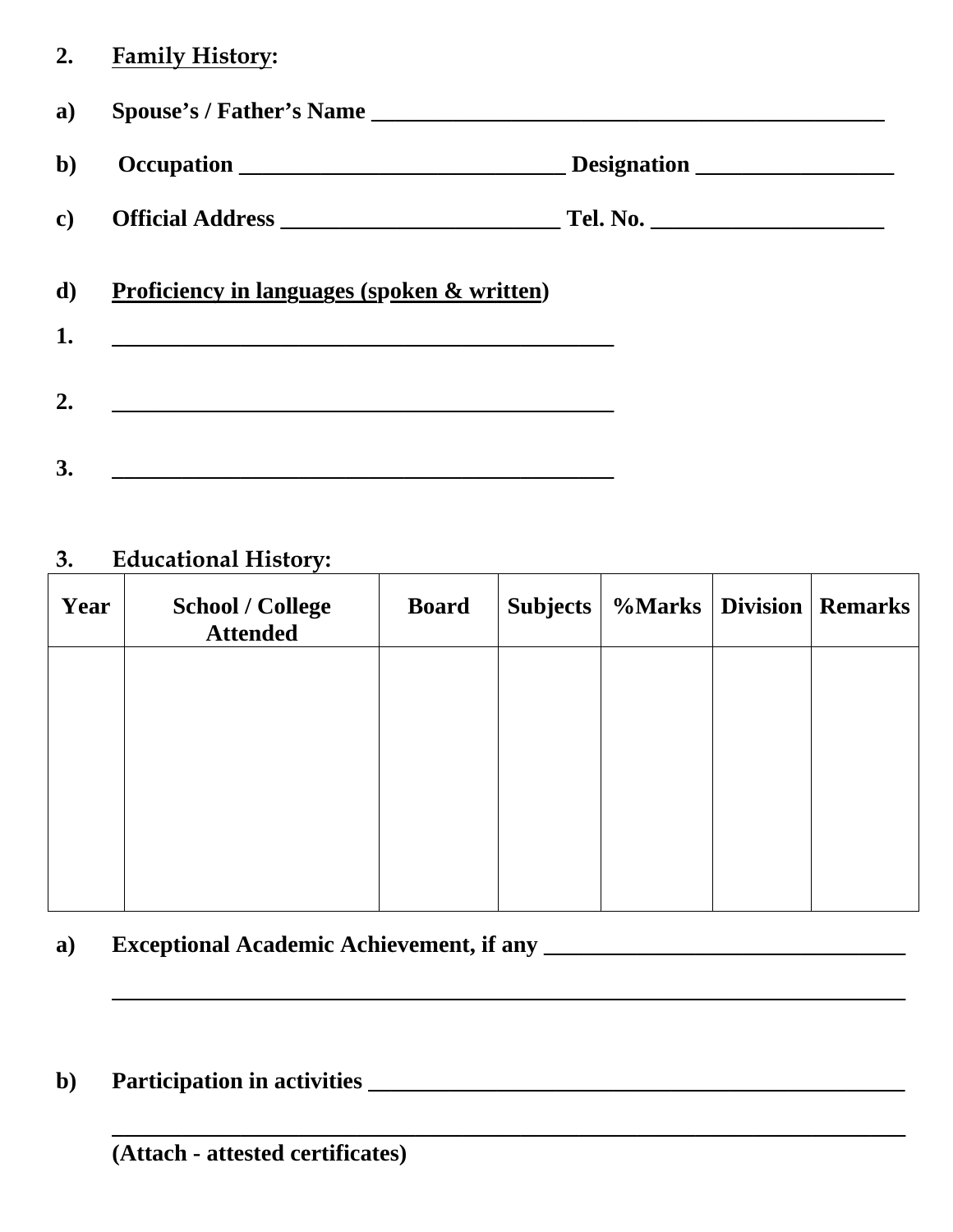#### **c) Posts held, if any \_\_\_\_\_\_\_\_\_\_\_\_\_\_\_\_\_\_\_\_\_\_\_\_\_\_\_\_\_\_\_\_\_\_\_\_\_\_\_\_\_\_\_\_\_\_\_\_\_\_\_\_\_**

#### **(Attach certificate)**

#### **4. Professional Experience:**

| Name of the<br><b>Employer</b> | Name of the<br>school / college | <b>Subjects</b><br>taught | <b>Classes</b> | Worked<br>from-to | <b>Salary</b><br><b>Drawn</b> | <b>Reason</b><br>for<br>leaving |
|--------------------------------|---------------------------------|---------------------------|----------------|-------------------|-------------------------------|---------------------------------|
|                                |                                 |                           |                |                   |                               |                                 |
|                                |                                 |                           |                |                   |                               |                                 |
|                                |                                 |                           |                |                   |                               |                                 |
|                                |                                 |                           |                |                   |                               |                                 |

 **\_\_\_\_\_\_\_\_\_\_\_\_\_\_\_\_\_\_\_\_\_\_\_\_\_\_\_\_\_\_\_\_\_\_\_\_\_\_\_\_\_\_\_\_\_\_\_\_\_\_\_\_\_\_\_\_\_\_\_\_\_\_\_\_\_\_\_** 

#### **KINDLY ATTACH EXPERIENCE CERTIFICATES**

| a) | <b>Exceptional Professional Achievement, if any</b> |
|----|-----------------------------------------------------|
|----|-----------------------------------------------------|

- **b**) Formal training in fine arts / dance / music / others.
- **c) Proficiency / training in any sport \_\_\_\_\_\_\_\_\_\_\_\_\_\_\_\_\_\_\_\_\_\_\_\_\_\_\_\_\_\_\_\_\_\_\_\_\_\_**
- **d) In service training or National level, International level Seminars /Conferences attended \_\_\_\_\_\_\_\_\_\_\_\_\_\_\_\_\_\_\_\_\_\_\_\_\_\_\_\_\_\_\_\_\_\_\_\_\_\_\_\_\_\_\_\_\_\_\_\_\_\_\_\_\_\_\_\_\_\_\_\_**

 **\_\_\_\_\_\_\_\_\_\_\_\_\_\_\_\_\_\_\_\_\_\_\_\_\_\_\_\_\_\_\_\_\_\_\_\_\_\_\_\_\_\_\_\_\_\_\_\_\_\_\_\_\_\_\_\_\_\_\_\_\_\_\_\_\_\_\_\_** 

 **\_\_\_\_\_\_\_\_\_\_\_\_\_\_\_\_\_\_\_\_\_\_\_\_\_\_\_\_\_\_\_\_\_\_\_\_\_\_\_\_\_\_\_\_\_\_\_\_\_\_\_\_\_\_\_\_\_\_\_\_\_\_\_\_\_\_\_\_** 

 **\_\_\_\_\_\_\_\_\_\_\_\_\_\_\_\_\_\_\_\_\_\_\_\_\_\_\_\_\_\_\_\_\_\_\_\_\_\_\_\_\_\_\_\_\_\_\_\_\_\_\_\_\_\_\_\_\_\_\_\_\_\_\_\_\_\_\_** 

 **\_\_\_\_\_\_\_\_\_\_\_\_\_\_\_\_\_\_\_\_\_\_\_\_\_\_\_\_\_\_\_\_\_\_\_\_\_\_\_\_\_\_\_\_\_\_\_\_\_\_\_\_\_\_\_\_\_\_\_\_\_\_\_\_\_\_\_\_** 

e) Publications, if any